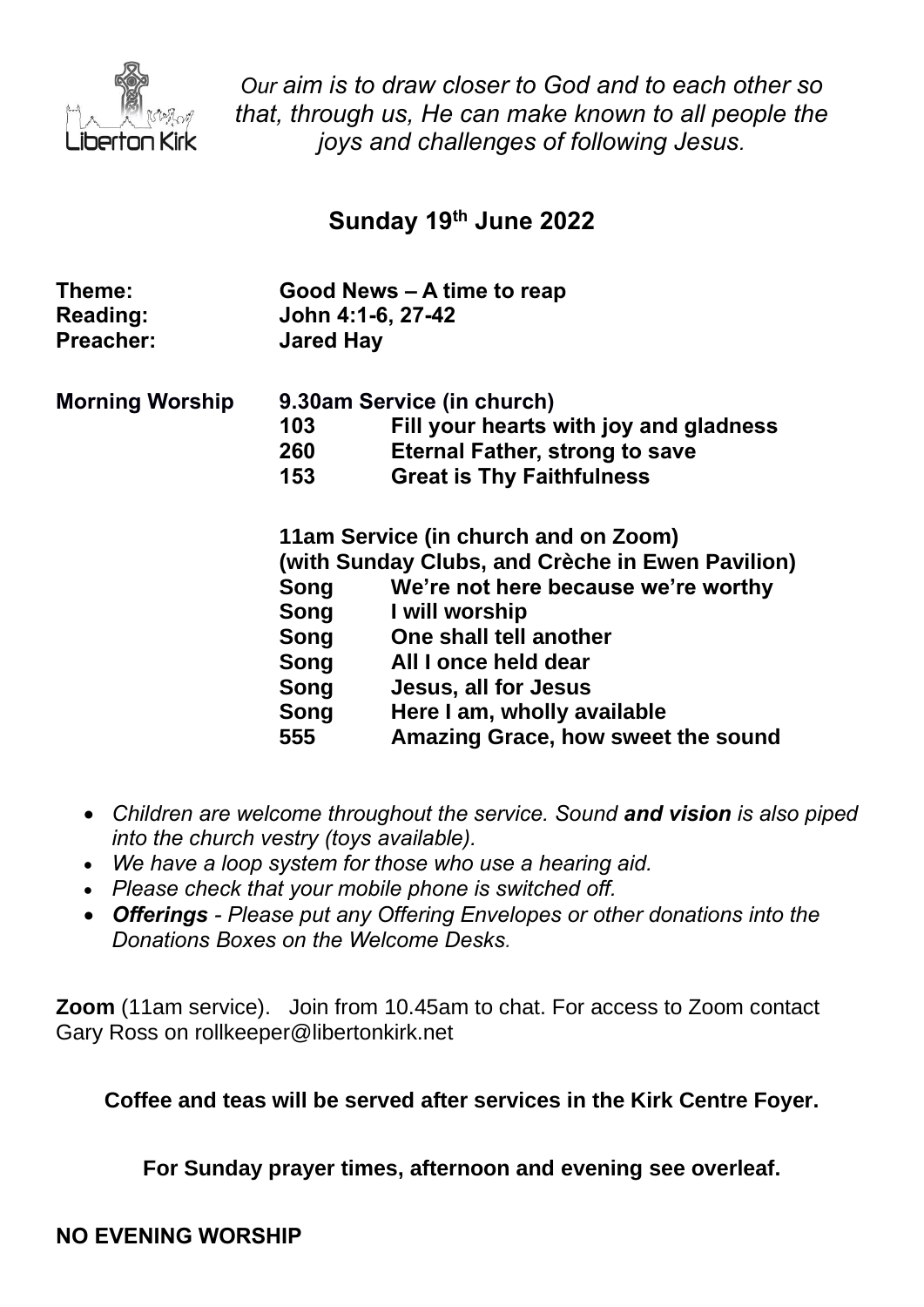## **WEEKLY DIARY**

#### **TODAY**

10.20am Elders' Room Sunday Morning Prayer Time After 11am Service **Cross at East Door** Prayer Team Ministry **1pm Annual Picnic to Scoughall (see notices)**

**NO Evening Worship** 

#### **Monday 20th June** 9am-2pm Foyer Form Kirkgate Café 7.30pm Zoom Book Group – The One and Future King

# **Tuesday 21st June 7.30am – 7.30pm Upper Room Time (see below)** 9am-2pm, 5.15-8pm Foyer Form Kirkgate Café **Wednesday 22nd June** 9am-2pm, 6-8pm Foyer Form Kirkgate Café **Thursday 23rd June** 9am-2pm Foyer Form Kirkgate Café 7.30pm Zoom Kirk Group Leaders' Huddle

## **Sunday 26th June (Souper Sunday)**

# **Morning Worship at 9.30am short Service in the church 11am All-Age Service in the church and on Zoom. (Promotion/Flower Service – see notices)** Theme: Paul's farewell to the Ephesians Preacher: Trevor Martindale 12.15pm Lunch in Kirk Centre (see notices) 7pm Joint Evening Worship at Gilmerton Hub

#### **Upper Room Time (Tuesday 7.30am – 7.30pm)**

A quiet place for anyone who wants to spend some time with God. Includes the following times together: Morning Prayers 8am - 8.30am, Midday Prayers 12.00 noon-12.30pm, Evening Prayers 7.00pm - 7.15pm.

**Prayer Requests** - can be sent to either John (see page 4) or Lindsay at [nicolyoung3@gmail.com](mailto:nicolyoung3@gmail.com) who will pass details on to the rest of the prayer team.

**Prayer Wall -** on the Kirk website under the Prayer section. Prayers are monitored before publication. Please ask for follow-up or keep it private if you so wish.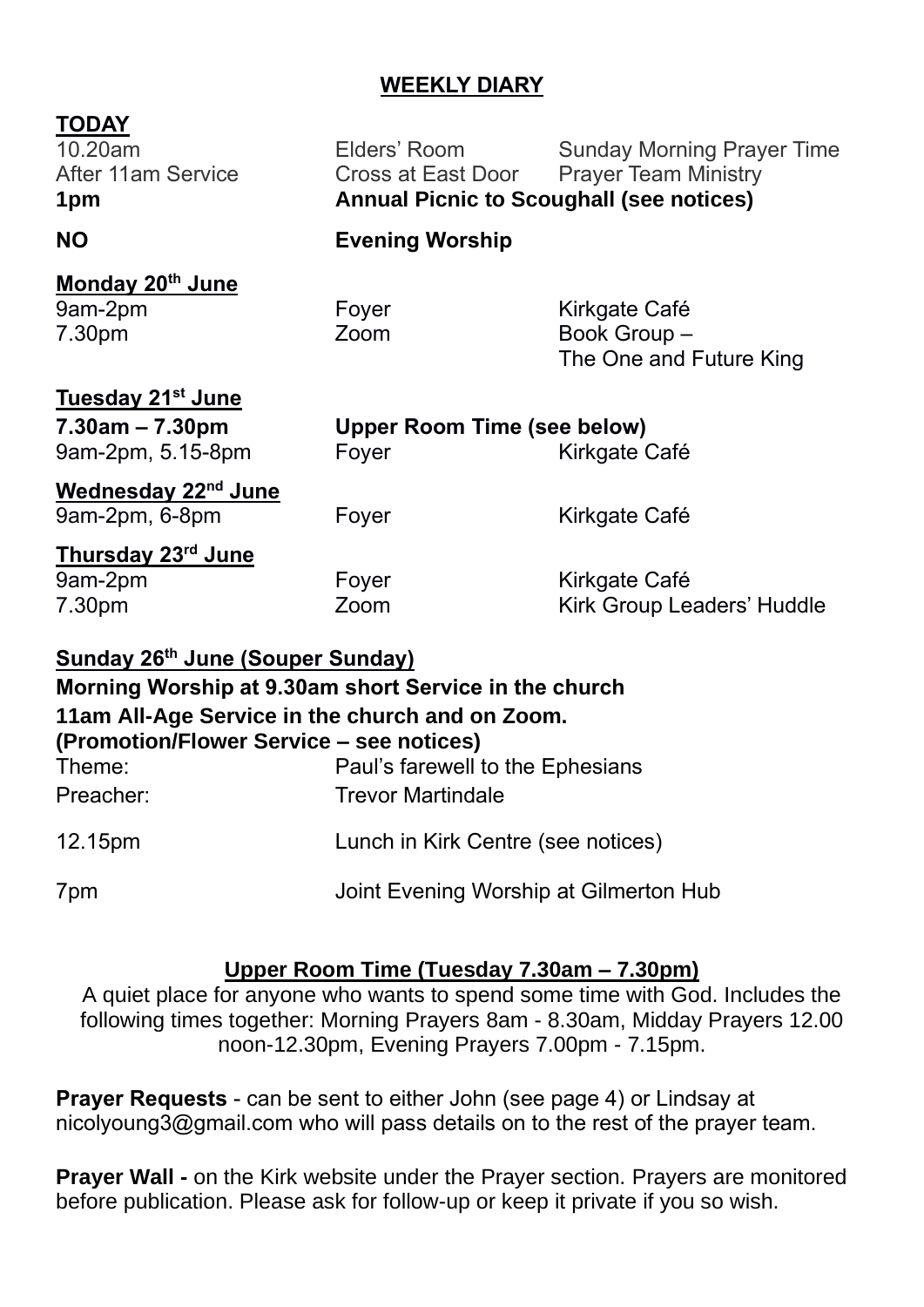#### **NOTICES**

**TODAY -** Picnic 1-5pm at Scoughall, near North Berwick. The Sunday Clubs would like to invite the congregation to join them. Please bring your own picnic lunch. Directions available from the welcome desks.

**June/July/August Summer Edition Magazines -** available online. Printed magazines on Welcome Desks, in the Offering House and Kirk Centre Entrance.

**Praise Gathering 2022 –** The Usher Hall on Saturday 25 June. Tickets on sale now at Venue Box Offices or www.praisegathering.org.uk

**Sunday 26th June – Promotion/Flower Service –** Members of the congregation along with the children and young people in Sunday Clubs are invited to bring flowers to distribute to those unable to attend church.

**Souper Sunday 26th June –** soup and bread lunch in the Kirk Centre at 12.15pm in aid of the Church of Scotland HIV programme.

**Word for Today –** around the church building, starting at the door of the Offering House. "Sinking in the Storm" – reflections and prayers on the story of Jesus (and Peter) walking on the water in Matthew 14:22-33.

**Stage 'N' Slam 2022** – Launch Service and Barbeque Liberton Northfield Church on Sunday 3rd July, 6.30pm. A chance to meet the team over from America. 30<sup>th</sup> June -10<sup>th</sup> July bed and breakfast accommodation needed (and transport if not in walking distance) for 6 Stage 'N' Slam volunteers from U.S.A. If you could host one or two please contact [kristan.papirio@gmail.com](mailto:kristan.papirio@gmail.com) or 07411336603 for details.

**The Faith Mission Edinburgh Convention 2022** -Sunday 3<sup>rd</sup> – Friday 8<sup>th</sup> July. Morning Bible Readings weekdays at 10.30am. Evening Celebrations Sunday at 8.15pm weeknights at 7.30pm. Livestream at youtuble.com/TheFaithMission or visit faithmission.org/Edinburgh for more info.

**Safe Families** - New volunteer training, Monday 20<sup>th</sup> June, 7-9.15pm on Zoom, and Saturday 25<sup>th</sup> June, 9.15am-12.30pm in person. For more information contact scotland@safefamilies.uk

**Volunteers – Wheelchair pushers and Drivers.** Would you be able to help to bring people to church on a rota basis, either driving or pushing wheelchairs? Please contact Netta at [nettarough59@hotmail.co.uk](mailto:nettarough59@hotmail.co.uk) or 07787721405.

**South East Edinburgh Food Banks –** Donations can be left in the box in the Offering House or with the Lambs, 36 Liberton Drive (box outside garage if out). Special arrangements can be made - phone 01316643059, or email [david@dlamb.co.uk](mailto:david@dlamb.co.uk) Requested items are: Tins - meat/fruit/veg/tuna, packet soup and UHT milk.